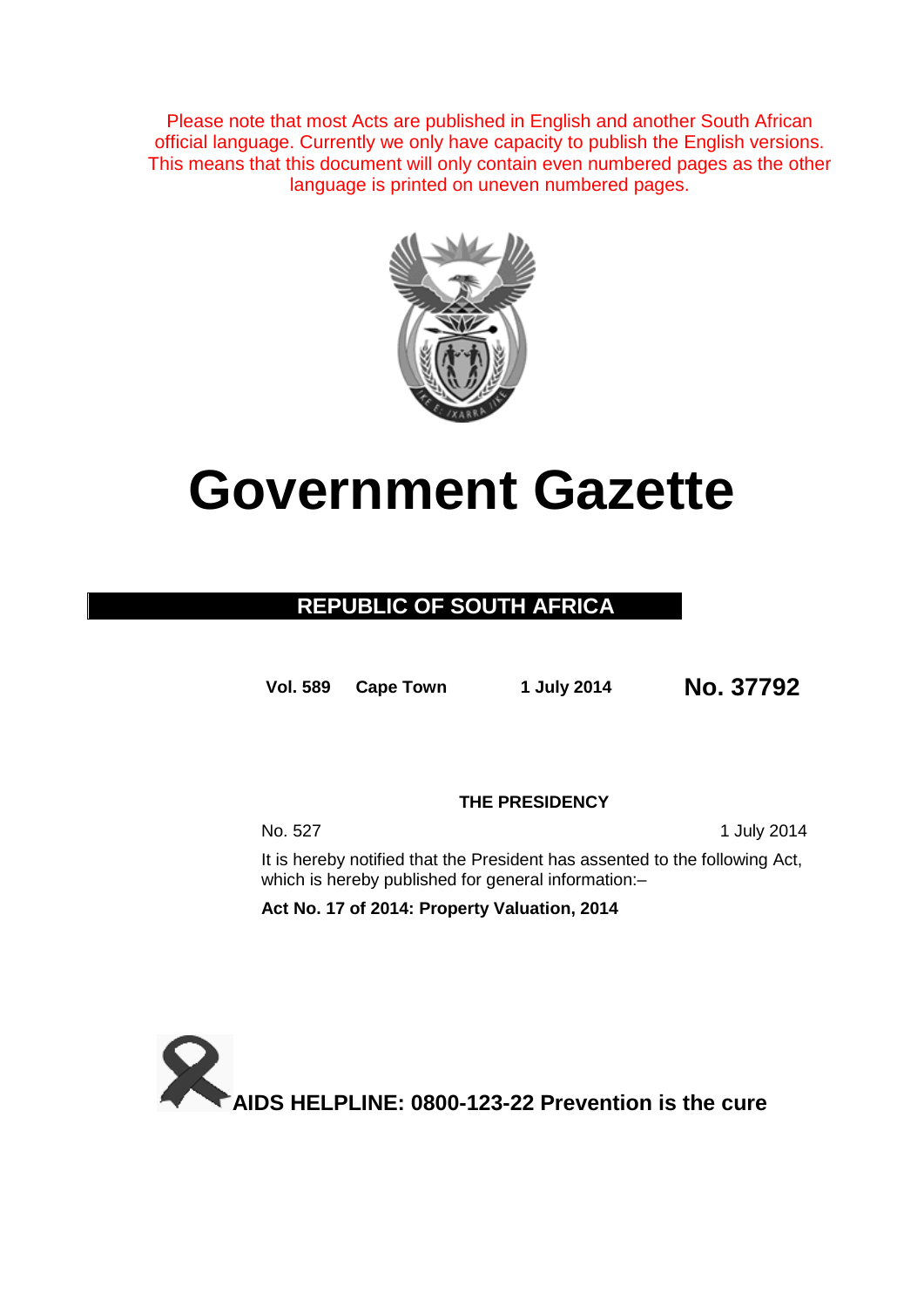*(English text signed by the President) (Assented to 29 June 2014)*

# **ACT**

**To provide for the establishment, functions and powers of the Office of the Valuer-General; to provide for the appointment and responsibilities of the Valuer-General; to provide for the regulation of the valuation of property that has been identified for land reform as well as property that has been identified for acquisition or disposal by a department; and to provide for matters connected therewith.**

# **PREAMBLE**

**WHEREAS** the Constitution of the Republic of South Africa, 1996, provides for the protection of property, the expropriation of property for a public purpose or in the public interest and subject to just and equitable compensation and the State taking reasonable legislative and other measures within its available resources to foster conditions which will facilitate land reform and restitution of land of which a person or community was dispossessed as a result of past discriminatory laws or practices;

**WHEREAS** the Constitution of the Republic of South Africa, 1996, further stipulates that no provision of section 25 may impede the State from taking legislative and other measures to achieve land, water and related reform in order to redress the results of past discrimination.

**BE** IT THEREFORE ENACTED by the Parliament of the Republic of South Africa, as follows:—

# **ARRANGEMENT OF SECTIONS**

# **CHAPTER 1**

#### **INTERPRETATION, OBJECTS AND APPLICATION**

- 1. Definitions
- 2. Objects of Act
- 3. Application of Act

#### **CHAPTER 2**

#### **OFFICE OF VALUER-GENERAL**

10

5

#### *Part 1*

#### *Establishment, status, functions and powers*

4. Establishment of Office of Valuer-General

5. Status

6. Functions

7. Powers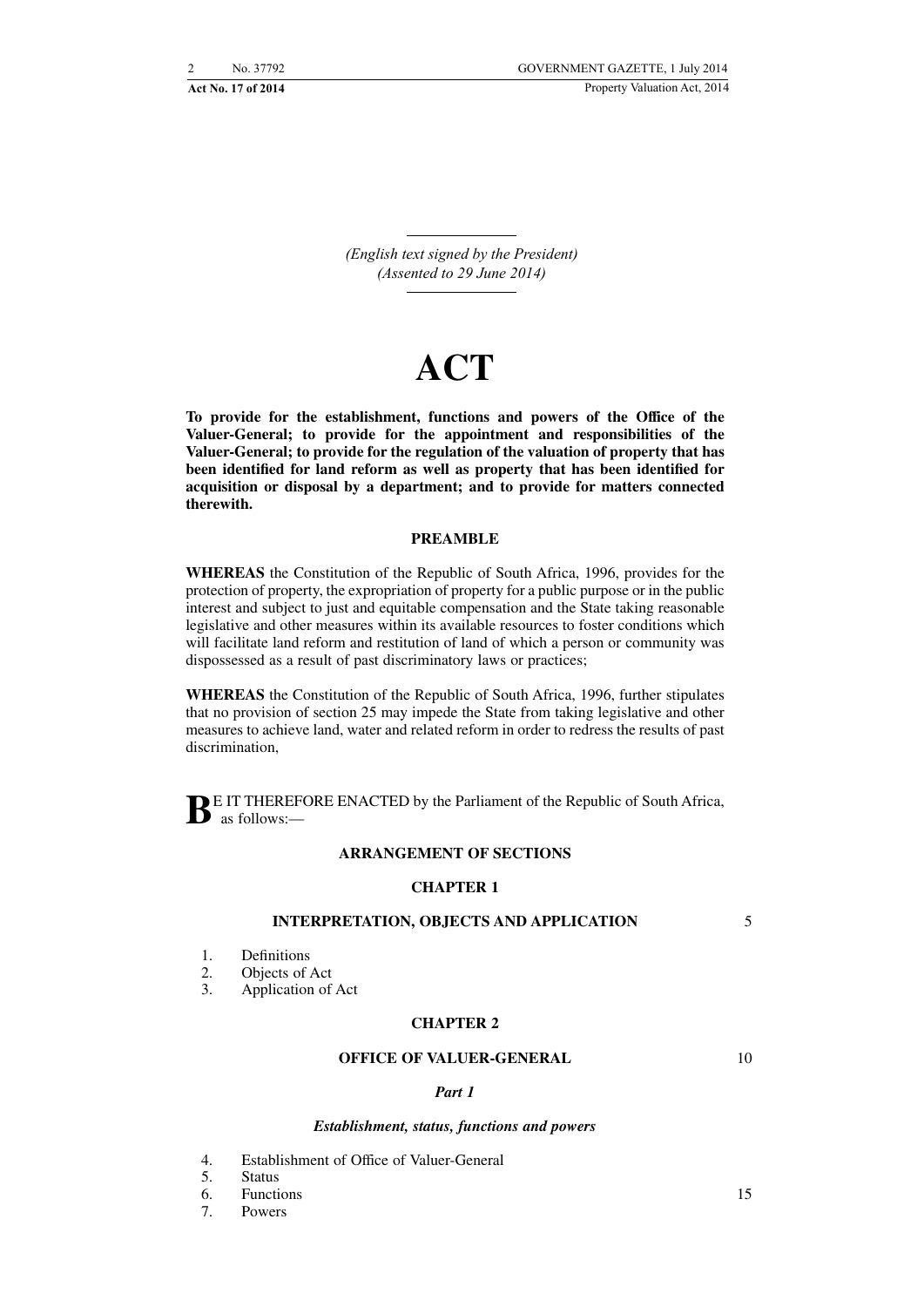**Act No. 17 of 2014** Property Valuation Act, 2014

# 4

# *Part 2*

# *Appointment of Valuer-General and Chief Operating Officer*

- 8. Appointment of Valuer-General
- 9. Responsibilities of Valuer-General

10. Appointment and responsibilities of Chief Operating Officer

# **CHAPTER 3**

### **VALUATION OF PROPERTY**

| 11. | Authorised valuers and assistants |  |  |  |  |
|-----|-----------------------------------|--|--|--|--|
|-----|-----------------------------------|--|--|--|--|

- 12. Valuations by Office of Valuer-General
- 13. General valuation powers
- 14. Conduct of authorised valuers
- 15. Valuation reports
- 16. Valuation fees

#### **CHAPTER 4**

| <b>FINANCIAL AND OTHER MATTERS</b> |  |
|------------------------------------|--|
|------------------------------------|--|

# *Part 1*

#### *Financial administration*

- 17. Funds of Office of Valuer-General<br>18. Audit
- Audit

# *Part 2*

20

5

10

# *Miscellaneous*

- 19. Delegation of powers and duties
- 20. Regulations
- 21. Short title and commencement

# **CHAPTER 1**

**INTERPRETATION, OBJECTS AND APPLICATION**

# **Definitions**

**1.** In this Act, unless the context indicates otherwise— **''authorised valuer''** means a registered valuer who has been authorised by the

30

35

25

- Valuer-General in terms of section 11, to conduct valuations; **''Chief Operating Officer''** means the individual appointed as Chief Operating Officer in terms of section 10;
- **''Constitution''** means the Constitution of the Republic of South Africa, 1996; **''department''** has the meaning assigned to it in section 1 of the Public Finance Management Act;

**''land reform''** means land redistribution, land restitution, land development and tenure reform;

**''market value''** means the estimated amount for which the property should exchange on the valuation date between a willing buyer and a willing seller in an arm's length transaction after proper marketing and where the parties had each 40 acted knowledgeably, prudently and without compulsion: Provided that in determining market value for purposes of section 12(1)*(a)*, prices paid by the State for any acquisition of property must be excluded: Provided further that in the event that no other credible data is available, prices paid by the State for any acquisition of property may be considered; 45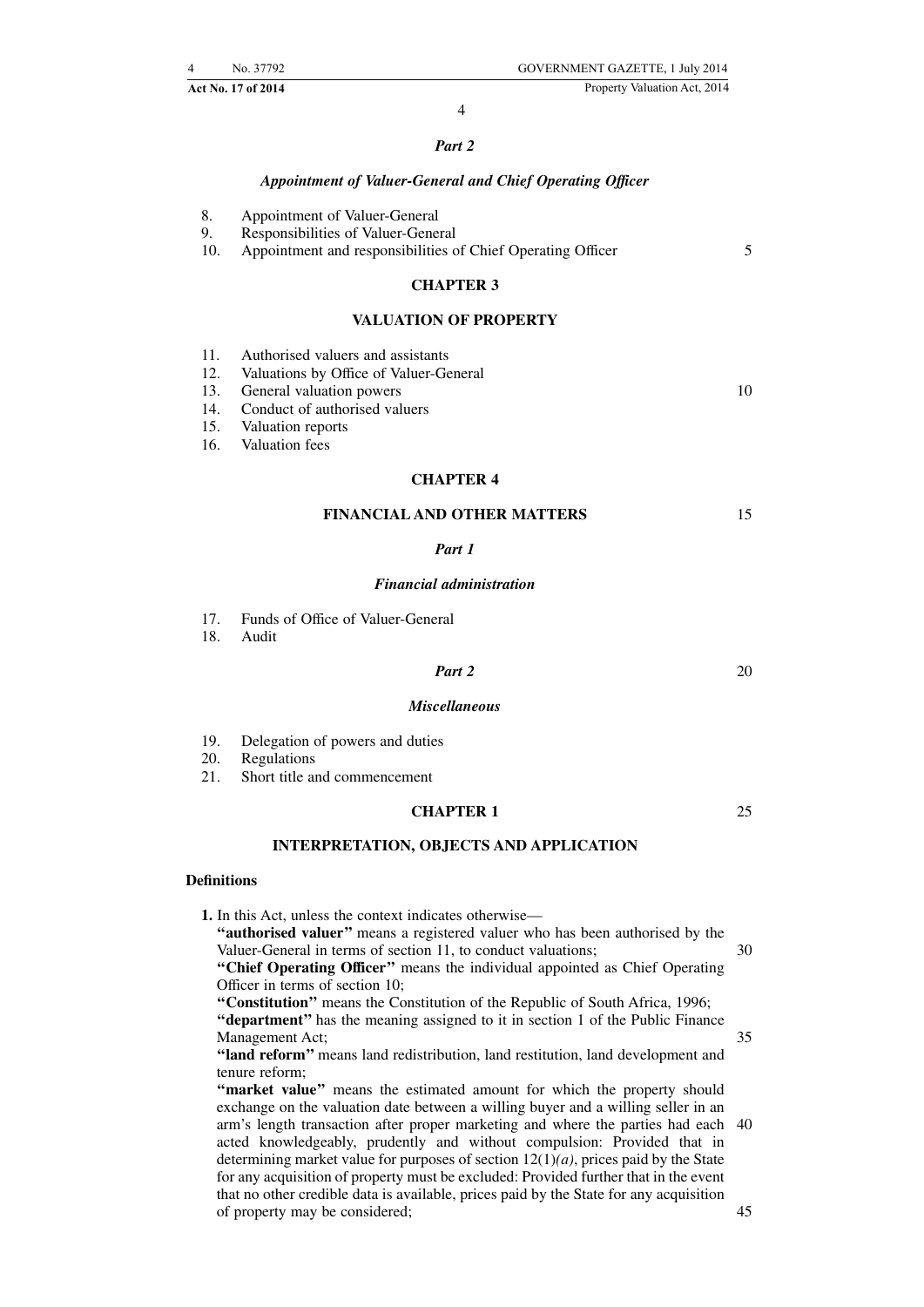"Minister" means the Minister responsible for rural development and land reform;

**''Office of the Valuer-General''** means the Office of the Valuer-General established by section 4;

**''prescribe''** means prescribed by regulations in terms of section 20; **''property''** means—

- *(a)* immovable property registered in the name of a person;
- *(b)* any movable property which is contemplated to be acquired together with the relevant immovable property; and
- *(c)* a right in or to such property, including an unregistered right recognised and 10 protected by law;

**''Property Valuers Profession Act''** means the Property Valuers Profession Act, 2000 (Act No. 47 of 2000);

**''Public Finance Management Act''** means the Public Finance Management Act, 1999 (Act No. 1 of 1999);

**''Public Service Act''** means the Public Service Act, 1994 (Proclamation No. 103 of 1994);

**''registered valuer''** means a person registered in terms of the Property Valuers Profession Act as a Professional Valuer, Professional Associated Valuer or a specified category as a Public Sector Professional Associated Valuer; **''valuation''** means the— 20

*(a)* process of estimating the value for a specific purpose of a particular interest in property at a particular moment in time; and

*(b)* outcome or result of the process referred to in this paragraph *(a*);

"value", for purposes of section  $12(1)(a)$ , means the value of property identified 25 for purposes of land reform, which must reflect an equitable balance between the public interest and the interests of those affected by the acquisition, having regard to all the relevant circumstances, including the—

- *(a)* current use of the property;
- *(b)* history of the acquisition and the use of the property;
- *(c)* market value of the property;
- *(d)* extent of direct state investment and subsidy in the acquisition and beneficial capital improvement of the property; and

*(e)* purpose of the acquisition; and

**''Valuer-General''** means the individual appointed as Valuer-General in terms of 35 section 8 or acting as such.

# **Objects of Act**

**2.** The objects of this Act are to—

- *(a)* give effect to the provisions of the Constitution which provide for land reform and to facilitate land reform through the regulation of the valuation of 40 property;
- *(b)* provide for the establishment of the Office of the Valuer-General;
- *(c)* provide for the valuation of property that has been identified for purposes of land reform;
- *(d)* provide a voluntary valuation service to departments; and
- *(e)* provide for the setting of criteria and procedures and the monitoring of valuations.

#### **Application of Act**

**3.** The provisions of this Act apply to the valuation of property contemplated in section 12. 50

45

30

5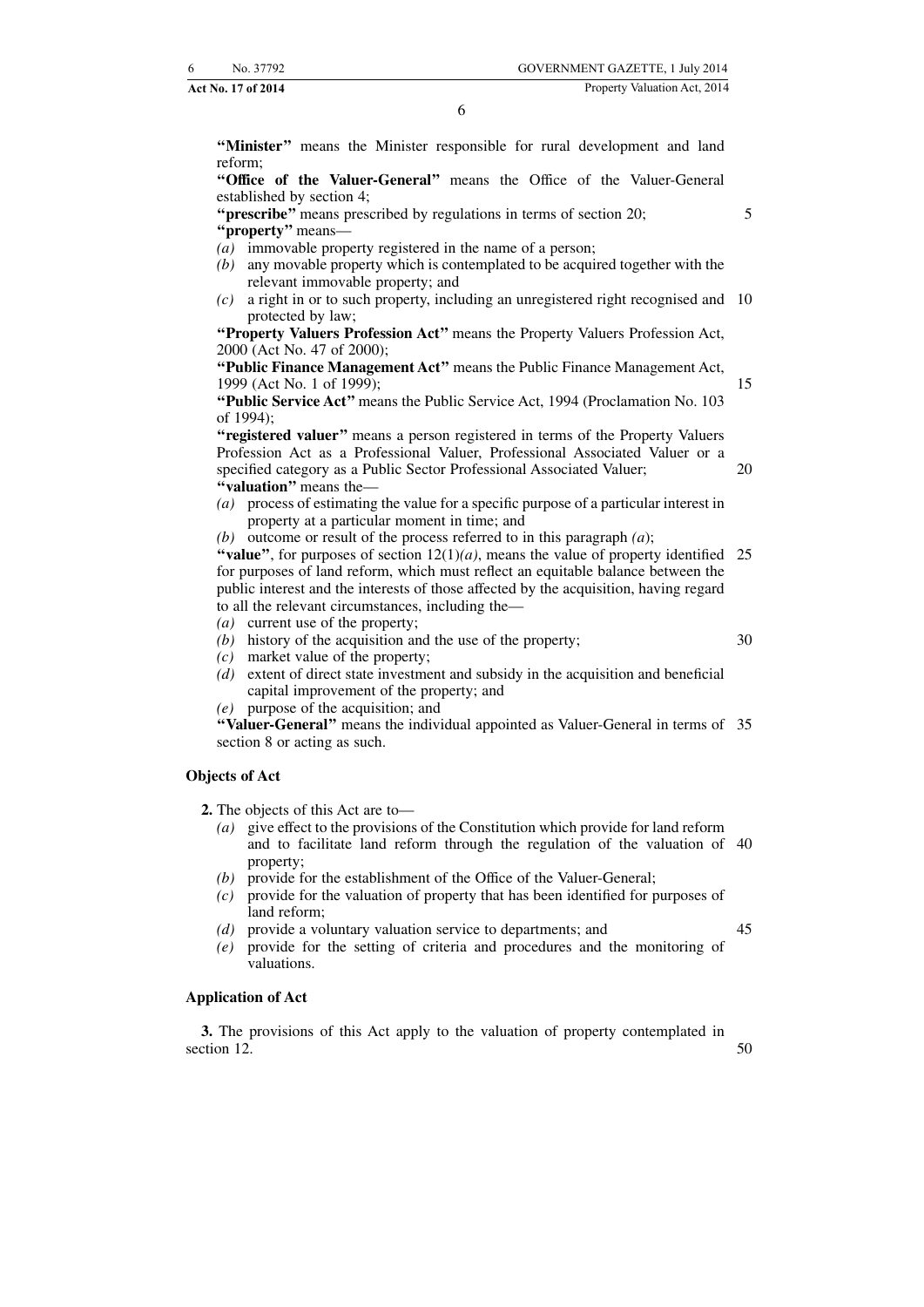# **CHAPTER 2**

# **OFFICE OF VALUER-GENERAL**

#### *Part 1*

#### *Establishment, status, functions and powers*

#### **Establishment of Office of Valuer-General**

**4.** The Office of the Valuer-General is hereby established.

# **Status**

**5.** The Office of the Valuer-General—

- *(a)* is a juristic person with full legal capacity and is subject to this Act;
- *(b)* must be impartial and must exercise the powers and perform the functions of 10 office without fear, favour or prejudice; and
- *(c)* is accountable to the Minister.

#### **Functions**

**6.** The Office of the Valuer-General—

- *(a)* must value any property contemplated in section 12(1)*(a)*;
- *(b)* may, at the request of a department, value property contemplated in section 12(1)*(b)*;
- *(c)* must make recommendations to the Minister regarding the—
	- (i) criteria for the determination of the value of property contemplated in section 12(1)*(a)*; 20
	- (ii) procedures and guidelines, excluding the method of valuation for the valuation of properties, the manner in which a valuation must be performed and any other relevant factors; and
	- (iii) system to monitor compliance with the criteria and procedures contemplated in subparagraphs (i) and (ii); and 25
- *(d)* must determine the matters that must be reflected in a valuation report contemplated in section 15.

# **Powers**

**7.** The Office of the Valuer-General may do all that is necessary to perform its functions, including—

- *(a)* the determination of its own staff establishment, with the concurrence of the Minister<sup>.</sup>
- *(b)* to obtain, by agreement, the services of any suitably qualified person, for the performance of any specific act or function; and
- *(c)* to engage in any activity, with other organisations to promote the proper, 35 efficient and effective valuation of property that has been identified for land reform.

#### *Part 2*

#### *Appointment of Valuer-General and Chief Operating Officer*

#### **Appointment of Valuer-General**

**8.** (1) The Minister must, subject to the provision of the Public Service Act, appoint the Valuer-General.

(2) The person to be appointed as Valuer-General in terms of subsection (1), must be a South African citizen, a registered valuer and have sufficient experience and knowledge relating to—

*(a)* public administration;

*(b)* public finance; or

*(c)* legal and constitutional matters affecting public administration.

5

15

30

40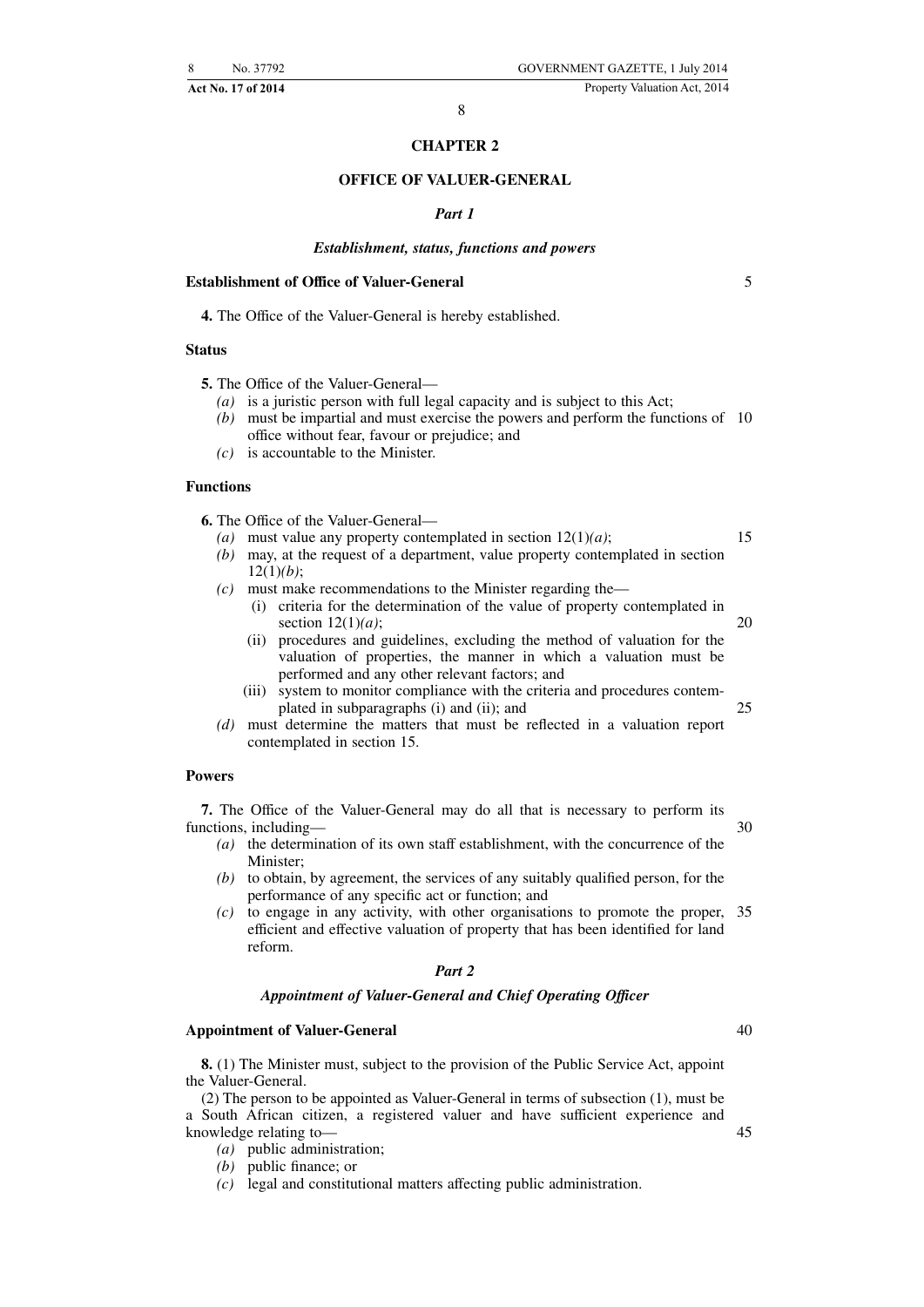(3) In the event of a vacancy in the position of the Valuer-General, the Minister must, subject to subsection (2), appoint an acting Valuer-General.

10

#### **Responsibilities of Valuer-General**

**9.** (1) The Valuer-General—

- *(a)* is responsible for the performance by the Office of the Valuer-General of its functions; 5
- *(b)* takes all decisions in the exercise by the Office of the Valuer-General of its powers;
- *(c)* performs any function and exercises any power assigned to the Office of the Valuer-General in terms of this Act or any other law; and
- *(d)* is the chief executive officer and accounting authority for the Office of the Valuer-General.

(2) As chief executive officer and accounting authority, the Valuer-General is responsible for the—

- *(a)* formation and development of an efficient administration;
- *(b)* appointment of staff, subject to the Public Service Act, in posts on the staff establishment referred to in section 7*(a)*;
- *(c)* income and expenditure of the Office of the Valuer-General;
- *(d)* assets and the discharge of all liabilities of the Office of the Valuer-General; and
- *(e)* proper and diligent implementation of the Public Finance Management Act.

(3) Persons seconded to the Office of the Valuer-General or appointed on contract to perform specific tasks, must carry out their functions under the control and directions of the Valuer-General in accordance with the secondment or contract.

#### **Appointment and responsibilities of Chief Operating Officer**

**10.** (1) The Minister must, subject to the provisions of the Public Service Act, appoint a Chief Operating Officer.

(2) The person appointed as Chief Operating Officer must be a South African citizen and have sufficient experience and knowledge relating to—

- *(a)* public administration;
- *(b)* public finance; or
- *(c)* legal and constitutional matters affecting public administration.

(3) The Chief Operating Officer is responsible for—

- *(a)* the organisation, control, management, effective utilisation and training of all staff;
- *(b)* the maintenance of discipline; and
- *(c)* the performance of such powers and duties delegated to him or her in terms of section 19, excluding a power or duty relating to valuations.

#### **CHAPTER 3**

# **VALUATION OF PROPERTY**

# **Authorised valuers and assistants**

**11.** (1) The Valuer-General may authorise one or more persons to conduct or to assist in the performance of a valuation contemplated in section 12.

(2) A person authorised in terms of subsection (1)—

- *(a)* to conduct a valuation, must be—
	- (i) a member of the staff of the Valuer-General who is a registered valuer with extensive experience in the valuation of property; or
	- (ii) a private practitioner who is a registered valuer;

20

25

10

15

30

35

45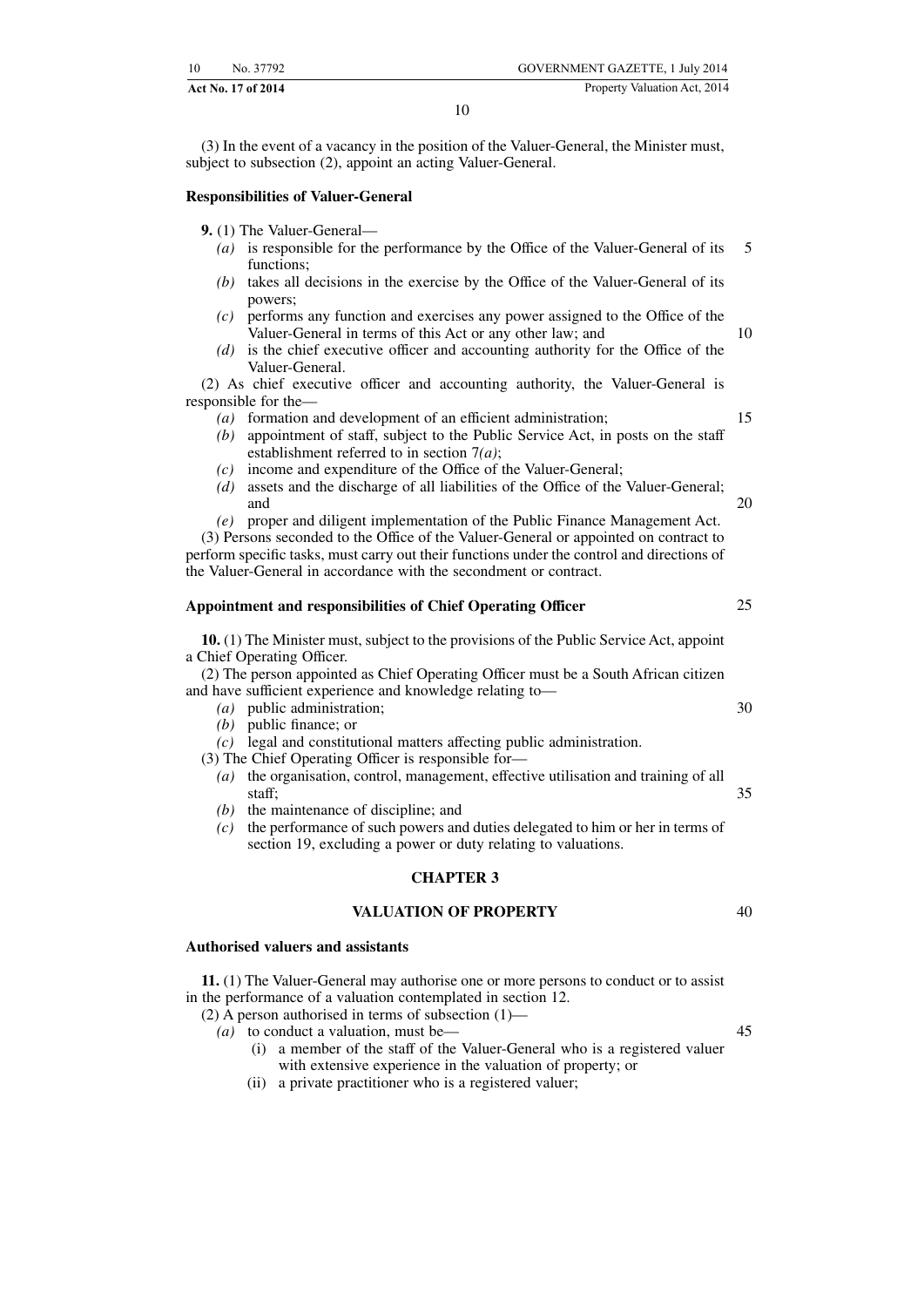**Act No. 17 of 2014** Property Valuation Act, 2014

*(b)* to assist in the conduct of a valuation may be a person with non-valuation qualifications, experience and competence, to the extent that such a person is necessary for assisting with any valuation.

(3) The Valuer-General must issue an authorised valuer and a person contemplated in

subsection (2)*(b)* with an identity card containing a photograph of the authorised valuer. (4) Authorised valuers exercise their functions and powers subject to directives issued by the Valuer-General.

# **Valuations by Office of Valuer-General**

**12.** (1) Whenever a property has been identified for—

- *(a)* purposes of land reform that property must be valued by the Office of the 10 Valuer-General for purposes of determining the value of the property having regard to the prescribed criteria procedures and guidelines; or
- *(b)* acquisition or disposal by a department, for any reason other than that mentioned in paragraph *(a)*, the market value of such property may, at the request of a department, be determined by the Office of the Valuer-General. 15

(2) A written notice must be delivered to the owner or person in charge of a property that has been identified in terms of subsection (1), within seven working days of such identification.

#### **General valuation powers**

**13.** (1) When performing a valuation contemplated in section 12, an authorised valuer 20 may, subject to any legal rights—

- *(a)* make extracts from documents, written or electronic records or information;
- *(b)* question any person about, any such document, written or electronic record or information;
- *(c)* require the owner, tenant or occupier of the property, or the agent of the owner, 25 to provide the authorised valuer, either in writing or orally, with particulars regarding the property which the authorised valuer reasonably requires for purposes of valuing the property;
- *(d)* direct a person to disclose, either orally or in writing, any information that may be relevant for the valuation, and question any person about such 30 information relating to the land or property;
- *(e)* direct—
	- (i) a person to disclose information or to give answers to questions in terms of this subsection in writing or under oath or affirmation; or
	- (ii) that any such information or answers be recorded, relating to the 35 property.

(2) When performing a valuation contemplated in section 12, an authorised valuer must be in possession and on request produce the identity card referred to in section 11(3).

(3) An authorised valuer, may for the purpose of a valuation of a property—

40

5

*(a)* subject to any legislation that restricts or prohibits entry to any specific property, between 07:30 and 18:00 on any day except a Sunday or public holiday, enter any property that must be valued; and

*(b)* inspect such property for the purpose of the valuation. (4) An authorised valuer may not enter the property contemplated in subsection (3)— 45

- *(a)* unless the owner or occupier of such property has consented thereto in writing, after being informed; or
- *(b)* in the event of such owner or occupier refusing or failing to grant consent contemplated in paragraph *(a)*, the valuer may obtain a court order authorising such valuer to enter such property, including any building thereon, for 50purposes of conducting a valuation.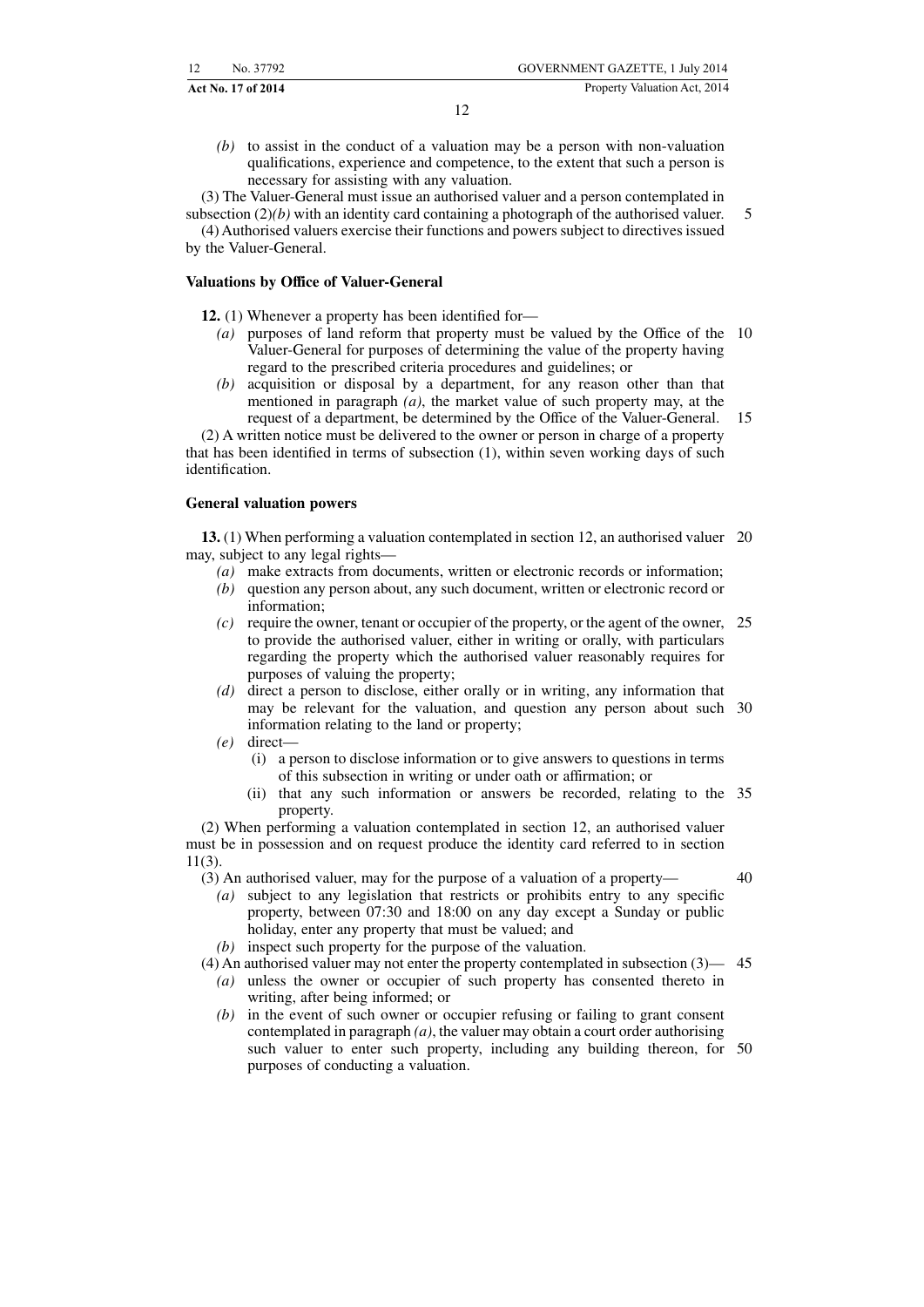#### **Conduct of authorised valuers**

**14.** An authorised valuer—

- *(a)* may not use the position of valuer for private gain or to improperly benefit another person;
- *(b)* must disclose any personal or any private business interest that the authorised valuer, or any spouse, parent, child, partner or business associate may have in any property to be valued by that authorised valuer; 5
- *(c)* may not perform the valuation of a property in which that authorised valuer, or any spouse, parent, child, partner, or business associate of the valuer, has a personal or private business interest; and
- *(d)* must comply with the criteria and procedures contemplated in section 6.

#### **Valuation reports**

**15.** (1) A registered valuer must within six months of the date of the notice referred to in section 12(2) or such extended period as may be approved by the Valuer-General on good cause shown in respect of each valuation referred to in section 12, prepare a 15 valuation report.

(2) A valuation report must reflect such opinions, statements and information as may be required or prescribed and must reflect an opinion or conclusion on the valuation of the property which is the subject of the valuation and must include all relevant information including, where applicable, the current use of the property, the history of 20 the acquisition and use of the property, the market value of the property, an explanation on how a value was determined and the methodology utilised in determining the value.

#### **Valuation fees**

**16.** The Valuer-General, having regard to the professional fees determined in terms of section 35 of the Property Valuers Profession Act, determines the basis for the 25 calculation of valuation fees to be recovered from departments, in respect of valuations referred to in section 12(1)*(b)*.

#### **CHAPTER 4**

# **FINANCIAL AND OTHER MATTERS**

#### *Part 1*

30

10

#### *Financial administration*

#### **Funds of Office of Valuer-General**

**17.** (1) The funds of the Office of the Valuer-General consist of money—

*(a)* appropriated by Parliament to enable the Office of the Valuer-General to perform its functions; or 35

*(b)* received from any other source through the National Revenue Fund.

(2) For the purpose of subsection (1), the Office of the Valuer-General must submit to the Minister, at least six months before the start of the financial year of the Department of Rural Development and Land Reform, or another period agreed to between the Minister and the Office of the Valuer-General, a budget of estimated revenue and 40 expenditure for that financial year, for approval by the Minister.

(3) The budget must be submitted to the Minister through the accounting officer of the Department of Rural Development and Land Reform.

(4) The Office of the Valuer-General may not budget for a deficit and may not accumulate a surplus unless prior written approval of the National Treasury has been 45obtained.

(5) The Valuer-General is responsible for ensuring that expenditure is in accordance with the approved budget.